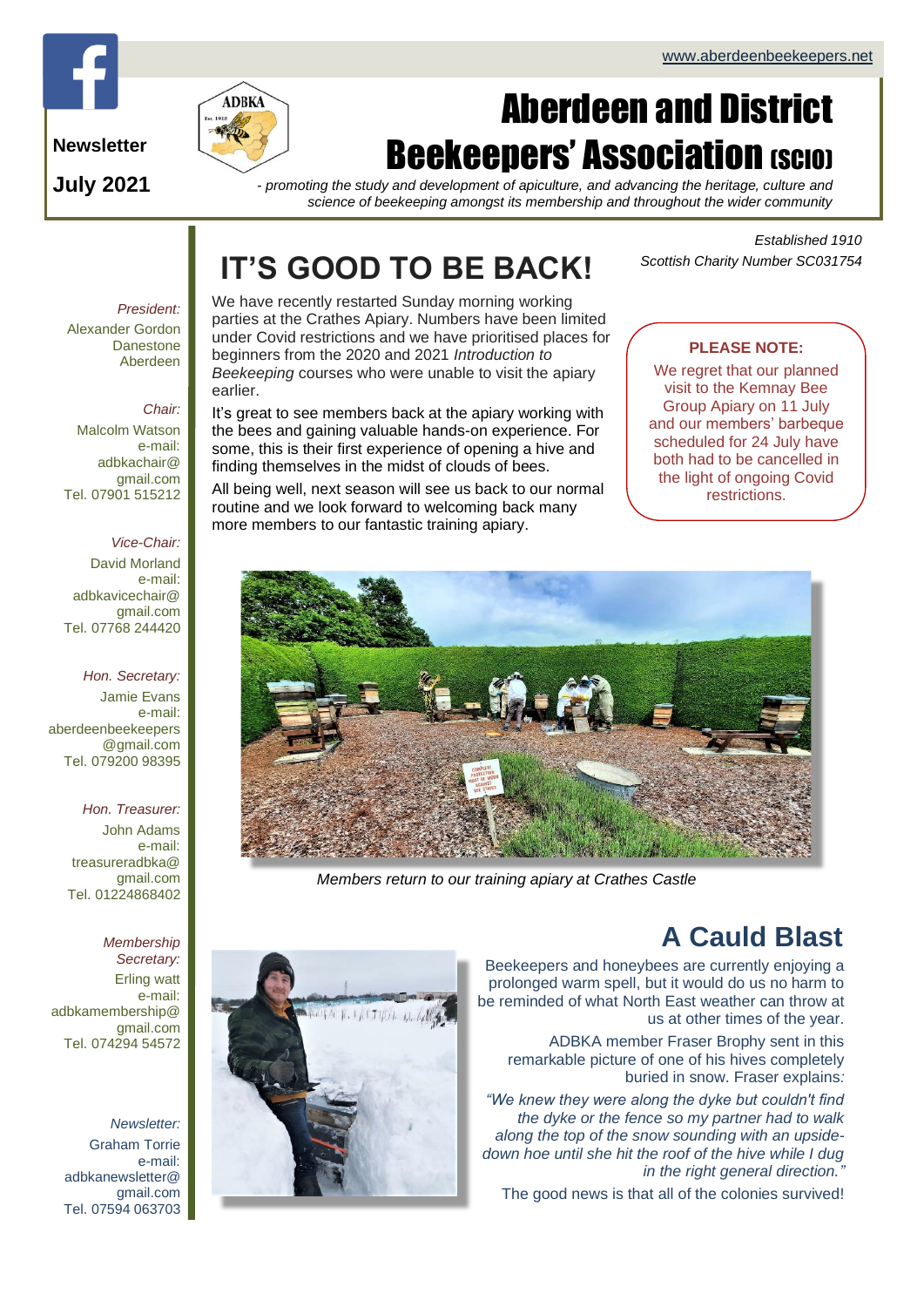# Page 2 of 4 ADBKA Newsletter

My name is Mitchell Barron, and I joined the association in connection with my work as a bee inspector in training.

I was delighted to join others of ADBKA at the event hosted by Murray McGregor at his Queen rearing facility recently and it was my pleasure to meet some of you there, at what was a very enjoyable and informative visit.

# **BeeBase**

As a bee inspector I was really interested to hear about all the measures in place to minimise disease risks.

On that note, you will be aware that there have been a very small number of incidences of American Foulbrood (AFB) disease in the area served by the association. The Bee inspectors are working closely with the beekeeper to eradicate this outbreak as well as doing all 3km contacts with other beekeepers in the area to ensure that neighbouring hives have not been affected.

Something which helps greatly in our work to control this disease, and as a consequence is to the benefit of all, is having beekeepers registered on BeeBase.

Could I ask if you know of anyone who is involved in the keeping of bees, no matter how small a scale, but who is not registered, please encourage them to do so, not only will they be helping us to deal with the disease, but of course they will also enjoy the benefits of the advice and resources available to those registered.

BeeBase is free and completely safe. Your apiaries and details are not visible to any other beekeeper. Free registration is available at the [National Bee Unit website.](https://www.nationalbeeunit.com/) BeeBase ensures that other beekeepers in the area are automatically alerted when notifiable disease is found in the area.

In addition to those you know, maybe even mentor, it may also be the case that you are aware of others in your vicinity, with hives or apiaries, but with whom you have no contact. Clearly any such site could harbour infection and so it would be useful if you could pass any information you have to us, and we will locate and contact the owners to allow us to carry out inspections and ensure these colonies are also free from disease.

Finally, you will be aware that the disease is caused by a spore-forming bacterium, and these spores can remain viable for decades, so there is a risk that bringing old equipment back into service could lead to viable spores becoming reactivated and infective. As we all know, recycling and heritage are important today, but of course bringing equipment back into use after years of storage or even neglect can also bring risk so could I also ask if you know the location of any derelict apiaries, equipment held in store, or any other legacy beekeeping equipment, please let us know.

If you have any concerns with the use of BeeBase or have any questions, please do not hesitate to get in touch with the Scottish Government's Honey Bee Health Team and they will be delighted to help you [Bees\\_mailbox@gov.scot](mailto:Bees_mailbox@gov.scot)

## **THIS MONTH IN THE APIARY: JULY**

After the activity of the past three months, you can relax a little in July. Swarming will hopefully be past and your hives will be at peak population and very busy on a sunny day. There is no compelling reason to continue inspections on a seven (or ten, if queen clipped) cycle. Many beekeepers let their bees get on with it in July and August and only inspect occasionally, perhaps focusing on disease and/or the progress of new queens, and of course adding supers if required.

If you executed a swarm control procedure in May or June, then hopefully the new queen arising from the procedure will soon be mated and in lay. If you don't want the extra colony, you could (once certain the new queen is laying well) unite it with another, keeping the younger queen. The 'newspaper method' of uniting is common and reliable - you will find the details in every beekeeping manual.

### **Forward Planning**

The next major activities will be dealing with any summer crop in August and then varroa treatment and winter feeding in September.

If you are getting a crop and haven't got an extractor, you'll need to work out where you can borrow one as well as getting hold of strainers, honey buckets, jars etc.

The **autumn varroa treatment is extremely important**, as it makes a major contribution to getting your bees through the winter. This treatment should significantly reduce the varroa/virus load on the all-important, long-lived 'winter' bees that will be born from September onwards and see the colony through until spring. It is essential to choose a **highly effective treatment, administer it properly** and don't leave it too late (start end August?). Some treatments take a long time (e.g. four-six weeks for Apivar), can be quite aggressive on the colony (MAQS), may have limited effectiveness (Apistan), or are only recommended at higher ambient temperatures (e.g. ApiLife Var, Apiguard). Only one treatment (MAQS) is licensed for use with supers on. So do your research now – ask around to see what more experienced beekeepers intend to use – and be clear how and when you need to deploy your chosen treatment. Apivar is recommended, especially for beginners.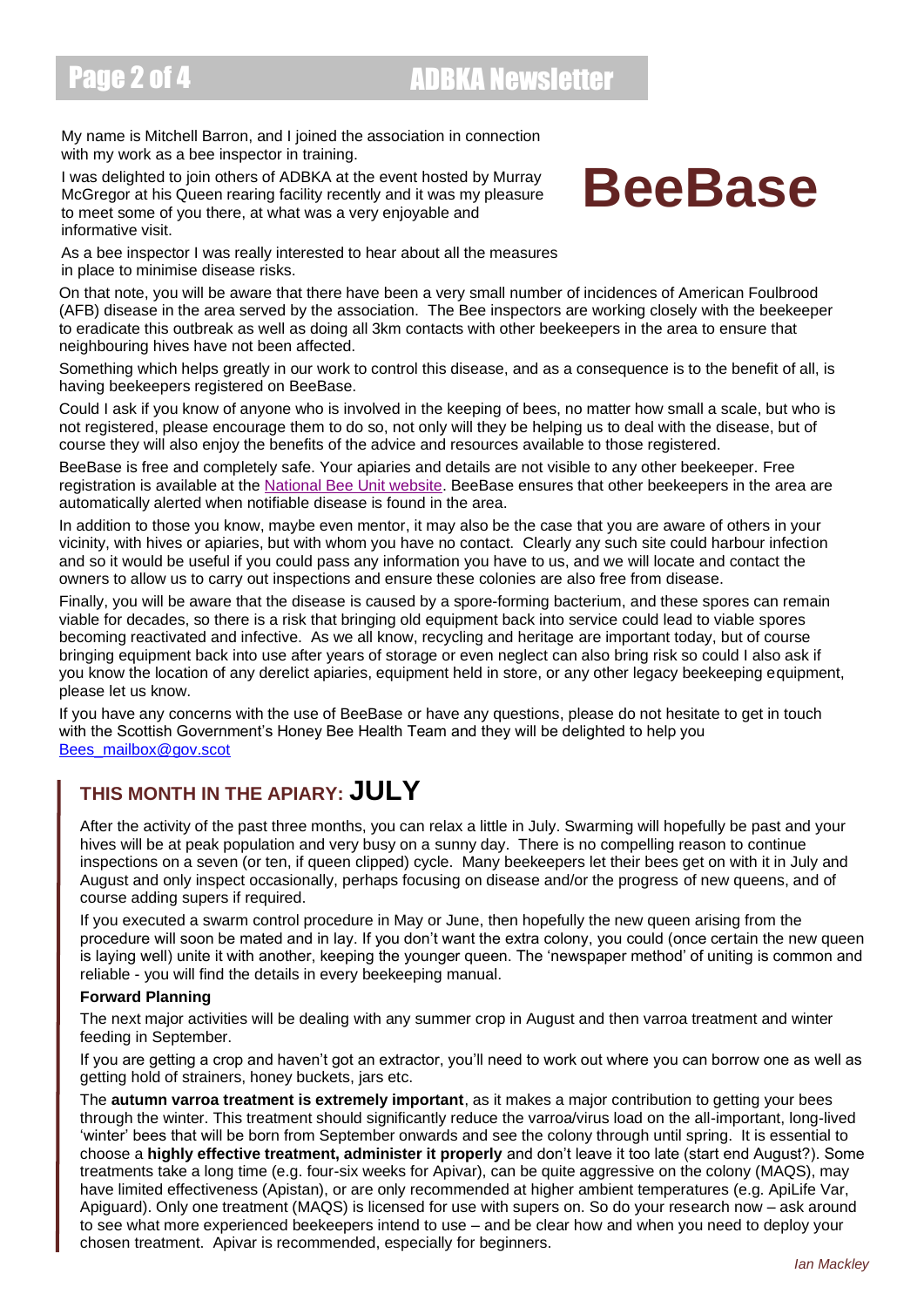## **June – A Swarmy Month!**

*23rd.* Well as Beekeepers, we know that June can be the month for swarms, especially if the weather is just bee perfect. Despite inspections, bees decide when it's time to go.

My last inspection was on the 22nd, one particular hive had multiple Queen cells through each box, these were removed making up several nuc's, that same day I see some scout bees buzzing around some old empty hives, the scouts seem to stop after the nuc's were made up.

*24th .* The next day, the scout bees were back, this time working in/around one particular old empty hive, later my son spots a swarm in a tree, by now this old hive was getting quite busy, looking good.

This would be a good chance to capture a video of the swarm leaving the tree, hopefully heading into the old hive. Knowing it could take a while I got myself

a chair to sit & relax in, the sun was beating down, I could feel my eyelids closing, thinking to myself, best not nod off, maybe the buzz of bees will alert me!

At that point, buzzing starts, it's my phone. With a frantic call from my neighbour, lots of bees inside house, coming down a disused chimney, not good, really bad!

Went for a quick look, yes, bees all round the chimney vent cap, also in the inside of the window. Very bad! Got suited up, armed with a leaf blower/sucker and smoker, after a couple of hours messing about, managed to stop the bees entering the house, still plenty around the chimney pot, even with the smoker going & periodically, gingerly blasting air from the blower up the chimney. The leaf sucker made short work of the bees inside the house.

Before leaving, I placed a temporary (sealed) cover around the open fireplace.

Late that night, managed to get the swarm out from the tree into a cardboard box, placing the box up to the old hive the scouts were working on, went back to the tree to collect the stragglers in a small box, shaking them into the top of the hive.



*25th.* Now to seal off my neighbours chimney pot cover! Still some bees buzzing around. Suit up complete with harness, ascend the dizzy heights for a look.

Replaced the vented pot cover, but this still left a bee space between the chimney can and pot cover, so applied a good thick bead of silicone.

Screen Mesh installed on the inside, to keep the mesh in place I used a good thick bead of silicone on both edges. (The mesh is what I used on my hives & feeders.) Chimney can is now Bee proof.

Certainly something to think about. Bee-Aware.

*Colin Carnegie*



### **FOR SALE**

Small nucs of bees on national frames. Queens 2021. Price -£150 Also: Flat packed, new - Roofs (Thornes), nails included - £45.00 - 9 available Supers - £30.00 - 6 available Brood boxes - £43.00 - 4 available Please contact Olga Macaulay if you are interested or have any questions. Collection from Aberdeen Mob. 07435907500, Email: macaulay.olga@gmail.com